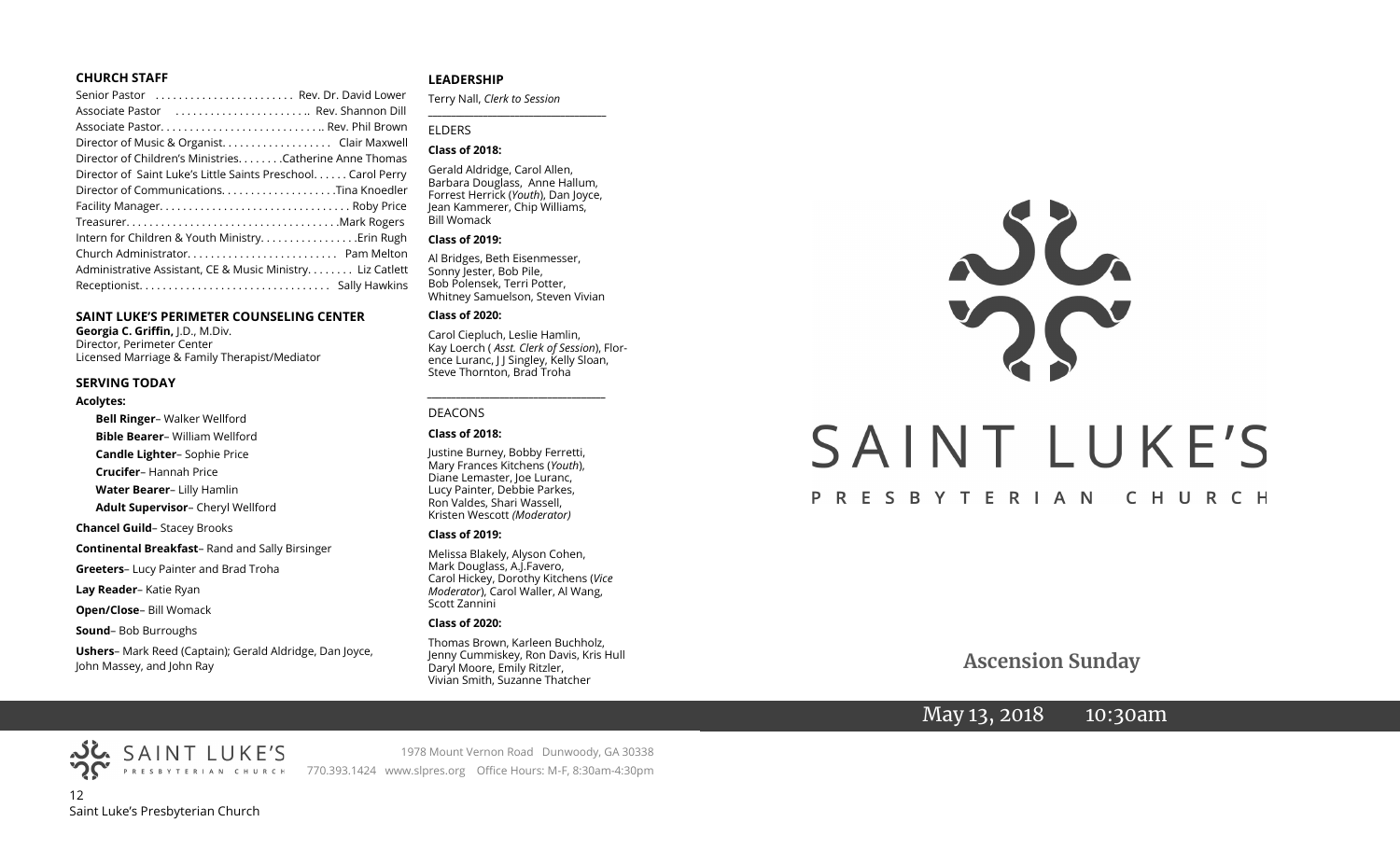

1978 Mount Vernon Road • Dunwoody, Georgia 30338 770.393.1424 • www.slpres.org

#### **May 13, 2018**  Ascension Sunday

#### **Liturgical Color:** White

*Liturgical colors can orient us to the season of the church year and help to engage the sense of sight in worship. White is used for special seasons in the redemptive work of Jesus Christ, such as Easter.* 

## **SUNDAY SCHEDULE**

8:30am Chapel Communion Service 9:30am Sunday School 10:30am Sanctuary Worship Service *Nursery available at all services and Sunday School.* 

## MISSION

Responding to God's call and empowered by the Holy Spirit, we invite all to join us in knowing, serving, and sharing Jesus Christ here and around the world.

VISION

To be a beacon of faith, hope, and love– every member an active disciple in Christ's ministry.

## **WELCOME, GUESTS!**

We are delighted you are worshipping with us.

**DURING** the Welcome, please print the requested information on the Friendship Pad and pass the Friendship Pad down the pew.

**AFTER** the worship service, please join us outside the Sanctuary where our Pastors or a church officer will be available to answer questions and provide you with a loaf of freshly-baked bread.

**FOR MORE** information about our programs, ministries or membership, please contact one of our Pastors at 770.393.1424, or visit our website: slpres.org.

## **THAT ALL MAY WORSHIP**

**ASSISTIVE** A hearing loop is  $\mathcal{D}_{\mathrm{r}}$ accessible by switching hearing aids to T-coil. Also, large print hymnals and back cushions are available. Please contact an usher for further assistance.

#### **CHILDREN** are a precious part of

our church family, and we welcome them in worship. Worship notebooks and tactile activities are available on the back ledges of the sanctuary for preschool and elementary ages. Each week, children are invited to walk up for an age-appropriate message during "Tell Us Our Story." After that time, they may remain in worship, go to Faithful Friends (K-2nd) or go to child care (PreK and younger).

**OWLS, END OF THE YEAR PICNIC — Please** join us for our end of the year picnic to be held Tuesday, May 22 at 11:30am at Pernoshal Park Pavilion, 4575 N. Shallowford Rd., Dunwoody, GA 30338. Invite friends and come and enjoy a relaxed day. Food and drinks provided. Sign up sheet is on the bulletin board in the lobby. You may also call the church office at 770.393.1424. If the weather is uncooperative, we will meet at Saint Luke's.

### **SUMMER CAMPS, SAINT LUKE'S LITTLE SAINTS PRESCHOOL & KINDERGARTEN**

Choose from two fun-filled weeks!

- May 29 June 1: SLLS County Fair Days
- June 4 June 7: Things with Wings

Camp is \$165 and is open to kids who turned 2 by September 2, 2017 through rising 1st graders. Lots of fun from 9am– 1pm! Check online for reservation forms or stop by the Preschool Lobby.

**THORNWELL** — Join us June 7-9 for the Thornwell Mission Trip. This trip is perfect for any age. Thornwell Children's Home is located in Clinton, SC. Thornwell's foster care program, residential program, and family and educational support programs offer homes to at-risk children that are safe and loving, hope for a brighter future, and wholeness and healing. Email Christine Crutchfield with any questions, gafrog01@hotmail.com.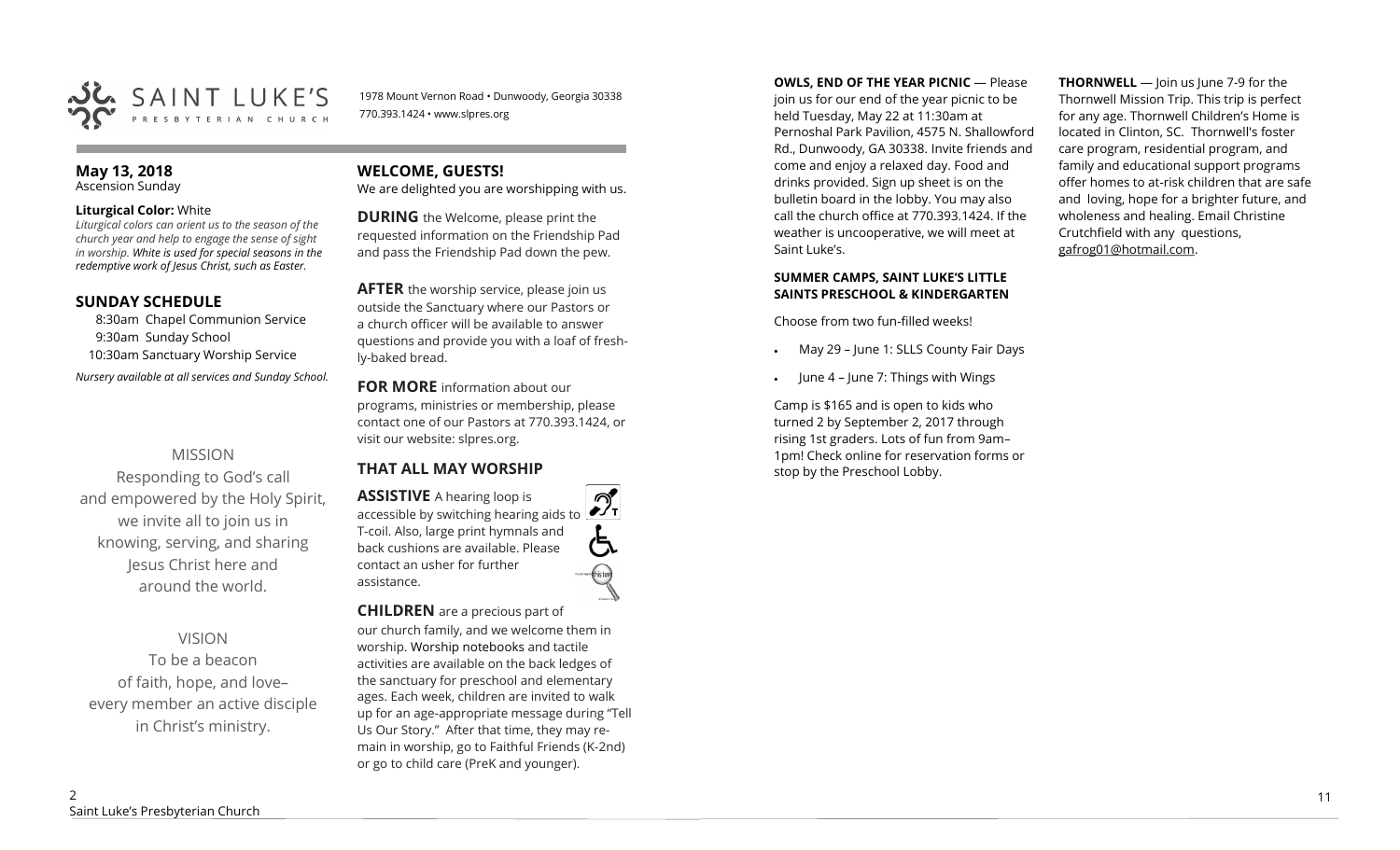# YOUTH MINISTRY

**Phil Brown philbrown@slpres.org / 770.393.1424 ext. 238** 

## **HERE'S WHAT'S COMING UP IN YOUTH MINISTRY:**

## **SUNDAYS**

Sunday School, May 13 – Meet in the youth room at 9:30am.

Sunday School, May 20– Summer trip meeting in youth room at 9:30am.

Sunday, May 13– Youth groups will not meet this week.

Sunday, May 20– Youth groups both have "Finals De-stress". Middle school will meet at the church at 5pm. High school will meet at the home of Grace Strickland at 7pm.

 $\_$  ,  $\_$  ,  $\_$  ,  $\_$  ,  $\_$  ,  $\_$  ,  $\_$  ,  $\_$  ,  $\_$  ,  $\_$  ,  $\_$  ,  $\_$  ,  $\_$  ,  $\_$  ,  $\_$  ,  $\_$  ,  $\_$  ,  $\_$  ,  $\_$  ,  $\_$  ,  $\_$  ,  $\_$  ,  $\_$  ,  $\_$  ,  $\_$  ,  $\_$  ,  $\_$  ,  $\_$  ,  $\_$  ,  $\_$  ,  $\_$  ,  $\_$  ,  $\_$  ,  $\_$  ,  $\_$  ,  $\_$  ,  $\_$  ,

## **SUMMER TRIPS**

Thank you for your continued interest in summer trips, Dates and information can be found on the Saint Luke's website.

# MUSIC MINISTRY

**Clair Maxwell clairmaxwell@slpres.org / 770.393.1424 ext. 227**  \_\_\_\_\_\_\_\_\_\_\_\_\_\_\_\_\_\_\_\_\_\_\_\_\_\_\_\_\_\_\_\_\_\_\_\_\_\_\_\_\_\_\_\_\_\_\_\_\_\_\_\_\_\_\_\_\_\_\_\_\_\_\_\_\_\_\_\_\_\_\_\_\_\_\_\_\_\_\_\_\_\_\_\_\_\_\_\_

## **CHOIR REHEARSALS ON WEDNESDAYS**

5:00-5:45pm Cherub Choir, Ages 4-5, *Yvonne Miller, Director \** 5:00-5:45pm Westminster Choir, Grades 1-5, *Clair Maxwell, Director \**  6:30-7:20pm Festival Ringers, Youth & Adults, *Clair Maxwell, Director*  7:30-9:00pm Chancel Choir, Youth & Adults, *Clair Maxwell, Director* 

*\* These have ended for the season and will resume in the fall.*

## **SUMMER MUSIC**

Musicians are needed for our summer services at both 8:30 and 10:30 worship. Dates this year are June 3 – August 12. Soloists, instrumentalists and small groups are welcome. Contact Clair about Sundays when you could share your gifts.

"Easter is a symbol for rising above the small, and time bound, mindset that wants to control life and find security in the illusion of control. There is so much more to each moment than linear time and so much more still to come than any current loss." *- Philip Yancey* 

## **Gathering Prayer**

**Prelude** Look, the Sight is Glorious *arr. William Haller*

**Chiming of the Hour**

## **Welcome and Announcements**

*If you are new to Saint Luke's today, welcome, we are so glad you are here! We have a gift of fresh bread we would love to give to you as a token of our gratitude. Please introduce yourself after worship to receive your welcome gift.*

*Please take the time now to fill out the Friendship Pads situated at the end of each pew. Write down your names and pass the pad down the pew, so that you may greet your pew neighbors by name and that we may know you are here.*

## **Moment for Acolyte Appreciation** Cheryl Wellford Cheryl Wellford

## **Call to Worship\***

Leader: Alleluia! Christ is risen. **People: He is risen indeed. Alleluia!**

**Hymn #263\*** All Hail the Power of Jesus' Name

## **Prayer for the Day\***

**Merciful God,** 

**you offer us the promise of life that rises with you.** 

**We confess that we often settle for so much less.** 

**Rather than keeping our eyes on higher things, like generous living, we keep focusing on lesser things, like selfish living.**

**Forgive us.**

**Teach us to wait for the gift of your Holy Spirit,**

**which inspires us to live as you call us to do, in the way of Jesus Christ. Hear now the silent prayers on our hearts. Amen.**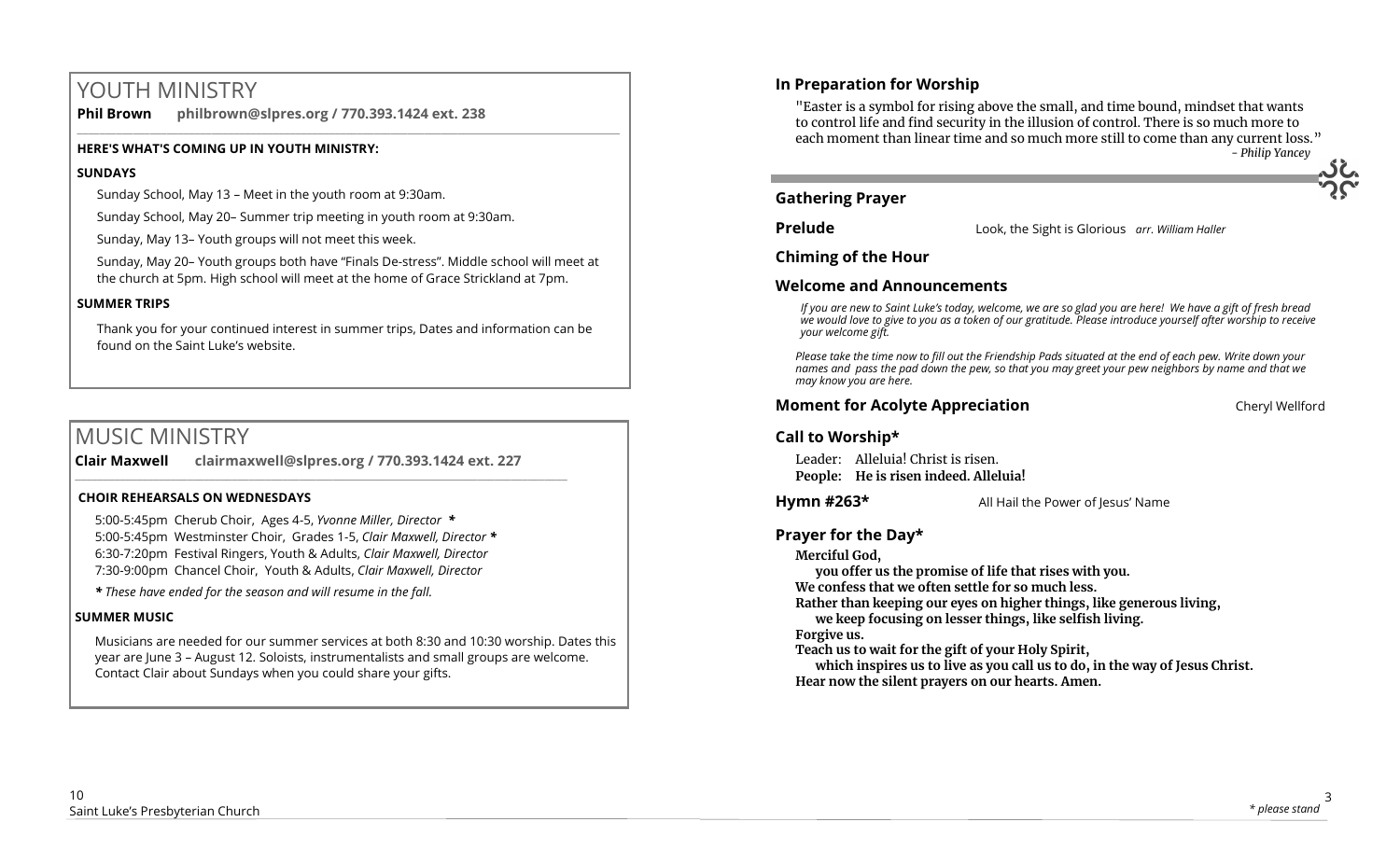#### **Song of Praise #238\*** Thine Is the Glory

**Thine is the glory, risen, conquering Son; endless is the victory thou o'er death hast won!**

**Sacrament of Baptism** Nicholas Hayes Bass Shannon Dill

*Joining us today are parents Nick and Randi Bass and big sister, Addie Leigh Bass; Alex Smith and Tricia Schipper (godparents); Dail and Barbara Bass (grandparents); and Bill and Janie Smith (grandparents).*

Affirmation of Faith\* Apostles' Creed

**I believe in God, the Father Almighty, Maker of heaven and earth, and in Jesus Christ, His only Son, our Lord; who was conceived by the Holy Ghost, born of the Virgin Mary, suffered under Pontius Pilate; was crucified, dead, and buried; he descended into hell; the third day he rose again from the dead; he ascended into heaven, and sitteth on the right hand of God the Father Almighty; from thence he shall come to judge the quick and the dead. I believe in the Holy Ghost; the holy catholic Church; the communion of saints; the forgiveness of sins; the resurrection of the body; and the life everlasting. Amen.**

**Response Hymn #482** Baptized in Water

## **Baptismal Promise**

*Following the elder's statement the congregation shall respond:*

**With joy and thanksgiving, we welcome** *Hayes* **in to Christ's church, for we are all one in Christ.** 

**We promise to love, encourage, and support him, to share the good news of the gospel with him, and to help him to know and follow Christ.**

# S P L A S H ! CHILDREN'S MINISTRIES

**\_\_\_\_\_\_\_\_\_\_\_\_\_\_\_\_\_\_\_\_\_\_\_\_\_\_\_\_\_\_\_\_\_\_\_\_\_\_\_\_\_\_\_\_\_\_\_\_\_\_\_\_\_\_\_\_\_\_\_\_\_\_\_\_\_\_\_\_\_\_\_\_\_\_\_\_\_\_\_\_\_\_\_\_\_\_\_\_\_\_\_\_\_\_\_\_\_\_\_\_\_\_\_\_\_\_** 

**Catherine Anne Thomas cathomas@slpres.org / 770.393.1424 ext. 228** 

#### **FOUR SUMMER SUNDAYS FOR CHILDREN!**

Ages 3 through Kindergarten will meet in Room 120 on June 3, June 10, August 5 and August 12 for a series entitled, "God Helps Me"!

1st grade through 5th grade will prepare for "Are you Smarter than a 5th Grader?" This group will meet in The Dock on June 3, June 10, August 5 and August 12. On August 12 the children will take on the parents!

### **SHIPWRECKED!**

Shipwrecked VBS registration is live! Get ready for an adventure to an uncharted "island" experience where kids are anchored in the truth that Jesus helps them in many ways to weather life's storms. Here are the links for registration.

3's through 3rd Grade: https://tinyurl.com/slpcvbs2018-1

4th and 5th Grade: https://tinyurl.com/slpcvbs2018-2

### **UPDATE: VBS VOLUNTEERS (A.K.A. CREW MEMBERS)**

Over 75 adults and youth have already signed up to help us lead VBS in some way. For our ship to float (and wreck) we still need about 25 more deck hands. Specifically, we need four leaders for our 3's class (they're almost all 4 and potty trained!), a Kindergarten leader, a 1st grade leader, two 2<sup>nd</sup> grade leaders, and two 3<sup>rd</sup> grade leaders...plus a few youth spots for preschool art. Thanks for helping us bring the assurance of God's love and presence to so many children in our community this summer!

Adult "Crew Members": https://tinyurl.com/slpcvolvbs2018 Youth "Crew Members": https://tinyurl.com/slpcyouthvbs2018

#### **HELP FEED OUR "SHIPWRECKED" CASTAWAYS!**

Saint Luke's members and friends are invited to stop by our special palm tree in the main lobby to pick a "palm leaf" labeled with a specific snack ingredient and quantity we need to help feed our VBS kids. Take one or several! Then, initial in our "ship's snack log" what you have taken/will deliver by the date listed. Your contribution will go a long way to see that our students get a delicious and creative snack to reinforce the Bible stories.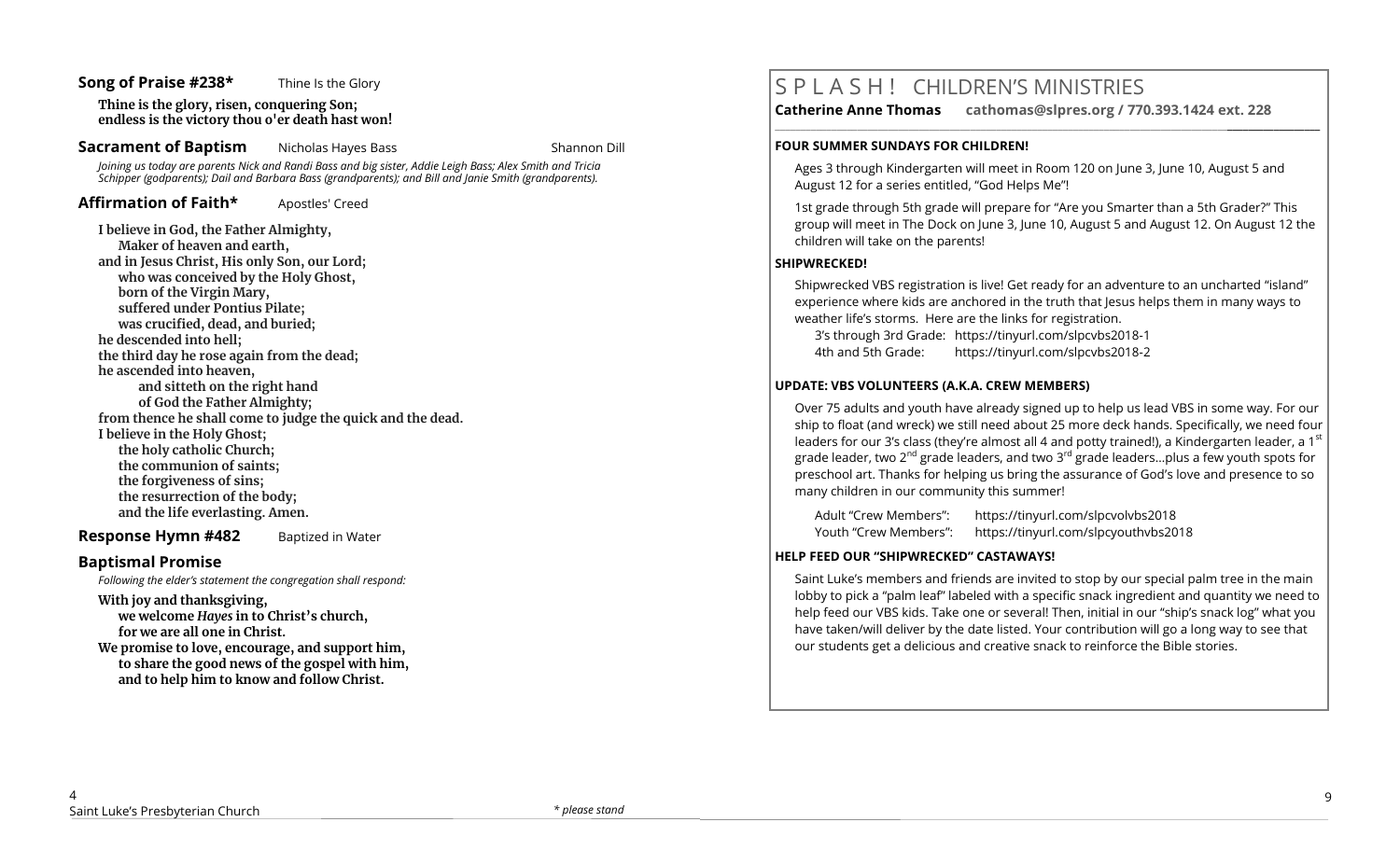# ADULT MINISTRY

#### **Shannon Dill shannondill@slpres.org / 770.393.1424 ext. 229**   $\_$  ,  $\_$  ,  $\_$  ,  $\_$  ,  $\_$  ,  $\_$  ,  $\_$  ,  $\_$  ,  $\_$  ,  $\_$  ,  $\_$  ,  $\_$  ,  $\_$  ,  $\_$  ,  $\_$  ,  $\_$  ,  $\_$  ,  $\_$  ,  $\_$  ,  $\_$

## **ADULT SUNDAY SCHOOL**

Individual classes have begun. Please see the website for a full description of each class. (http://slpres.org/program-ministries/adult-ministry/sunday-school)

- Faith Foundations: Room 232 House to House: Room 203
- Seasons of the Spirit: Room 231/233
- Soul Food: Room 234/236
- Summer schedule for each adult education class is noted below:
	- Faith Foundations meets all summer.
	- House to House will be off June 17 through July 29. Resumes on August 5.
	- Seasons of the Spirit will meet all summer.
	- Soul Food will meet in June and July, but will take off August. Resumes August 26.

## **FRIDAY MORNING MEN'S BIBLE STUDY**

Fellowship and Bible study every Friday from 6:40-8am in the Parlor with Dan Joyce.

## **BIBLE STUDY: "WAYFARERS"**

Come join David, Shannon or Phil as this week's preacher leads a study of the scripture for the upcoming Sunday's worship. Meet on Wednesdays at 10am in the church library.

## **FAITH AND PARENTING, MAY MEETING**

Please plan on gathering Sunday, May 20 at 5:15pm at the home of David and Amanda Lower. In early May, look for email details about dinner plans and topic for the meeting. Visit the sign up genius, https://www.signupgenius.com/go/10c0448a9aa2fab9-faith, to sign up to bring a side dish or dessert. Questions? Please contact David Lower at davidlower@slpres.org.

## **TAVERN TALKS**

Our next gathering will be Monday, May 21 at the Dunwoody Tavern at 8pm. Please join us and bring a friend! Contact David Lower with questions, davidlower@slpres.org.

# **Passing the Peace of Christ\***  Leader: May the peace of Christ be with you. **People: And also with you. Prayer for Illumination Contract Contract Contract Contract Contract Contract Contract Contract Contract Contract Contract Contract Contract Contract Contract Contract Contract Contract Contract Contract Contract Contra Scripture Reading** Philippians 2:1-13, *page 186 of the New Testament* **Anthem** We Shall Overcome *arr. Tom Trenney* We shall overcome someday. O deep in my heart, I do believe. We'll walk hand in hand. We shall live in peace. We are not afraid. God will see us through. **Sermon Example 3 "God is at Work in You"** David Lower **Prayers of the People The Lord's Prayer Our Father, who art in heaven, hallowed be thy Name, thy kingdom come, thy will be done, on earth as it is in heaven. Give us this day our daily bread; and forgive us our debts, as we forgive our debtors; and lead us not into temptation, but deliver us from evil. For thine is the kingdom, and the power, and the glory, forever. Amen. Moment for Mission Caroline Hurst Moment for Mission**

# **Offering Invitation**

*Giving is a tangible sign of worship. If you give electronically, there is a blue, laminated, electronic giving card in the pew rack to place in the offering plate as it is passed.*

**Offertory** Come Away to the Skies *arr. David Evan Thomas*

# **Song of Thanksgiving #232\*** Jesus Christ Is Risen Today

**Sing we to our God above, Alleluia! Praise eternal as God's love, Alleluia! Praise our God, ye heavenly host, Alleluia! Father, Son, and Holy Ghost. Alleluia!**